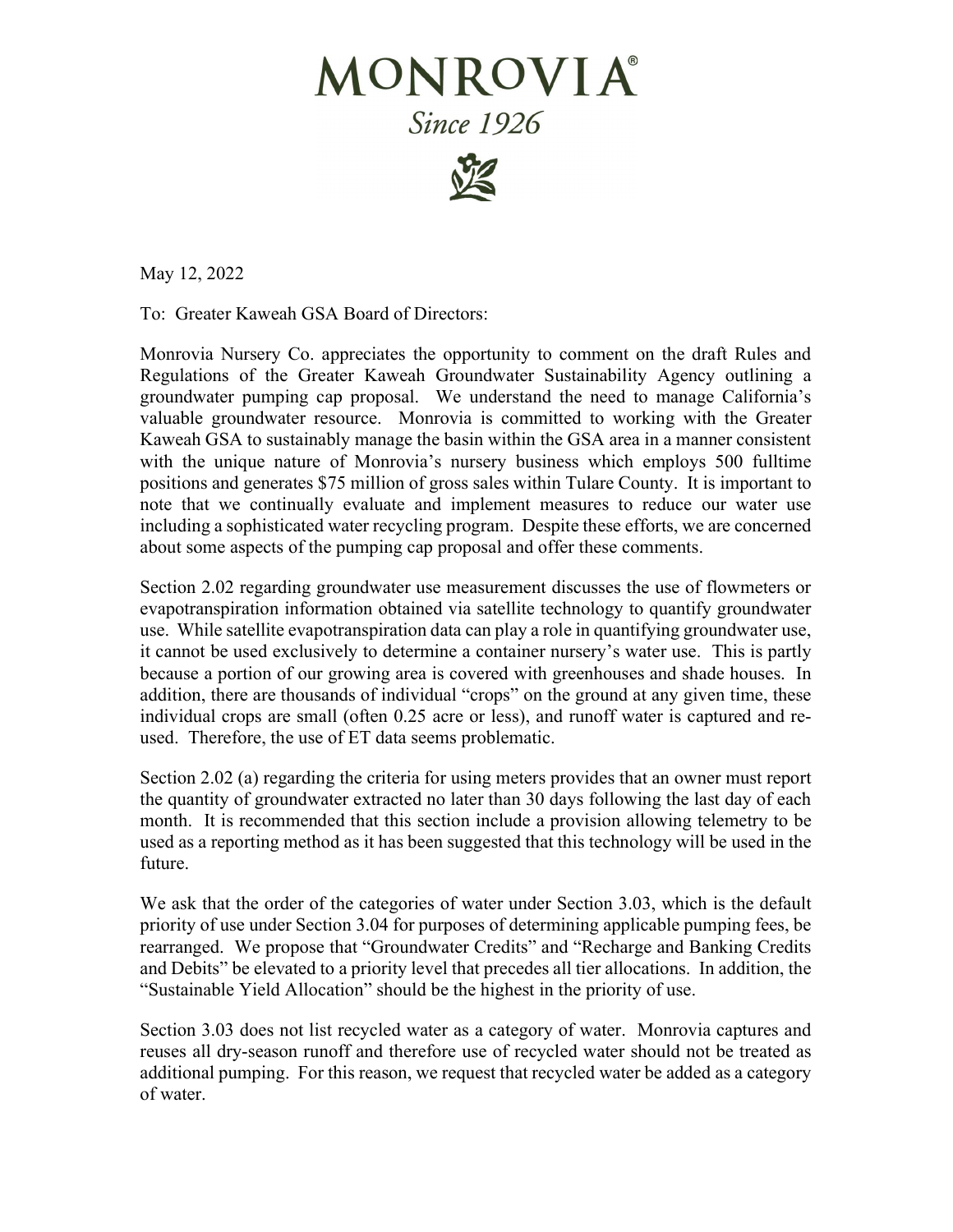Section 4.03 (a) provides that the Sustainable Yield Allocation shall be established each year by the GSA Technical Group but is vague as to the methodology for doing this. We feel that the methodology for Sustainable Yield Allocation should be clarified and stated in the Rules and Regulations. Furthermore, because landowners need predictability to plan for the future, there should be a limit to the annual adjustment that can be made to the Sustainable Yield Allocation.

Section 4.03 (b) provides for Temporary Tier 1 and Tier 2 Allocations but there is no methodology for how these allocations will be calculated. As with the Sustainable Yield Allocation, we believe the methodology for determining Temporary Tier 1 and Tier 2 Allocations should be stated in the Rules and Regulations, and that there should be a limit to the annual adjustment that can be made to Temporary Tier 1 and Tier 2 Allocations.

Section 4.03 (c) regarding Carryover and Transfers provides that unused carryover of allocation shall be reduced annually by 10% and the credit is carried over on a five-year rolling basis. The reduction and the limitation on carryover promotes a "use it or lose it" attitude which is not consistent with sustainable basin management. We suggest that landowners should have the opportunity to demonstrate to the GSA the reasonableness of non-reduced carryover and the GSA should have the flexibility to make exceptions to this proposed rule.

Section 4.03 (c.i.2) regarding Transfer of Sustainable Yield (it seems this should be Sustainable Yield Allocation) provides for a three-mile limit on transfers. This limit seems arbitrary. In our opinion it would be more reasonable for transfers to be evaluated on the basis of their hydrologic impact, not arbitrarily limited by mileage or GSA boundaries. Transfers should be allowed so long as they occur within the Kaweah Subbasin.

Section 4.03 (c.ii.1) regarding the Carryover of Tier 1 and Tier 2 Allocations is confusing and there may be a typographical error in this section. It states that: "Portions of Sustainable Yield allocation successfully carried over from the previous year shall be credited to the owner's account as groundwater credits." It seems that it should be: "Portions of Tier 1 and Tier 2 Allocations successfully carried over…" Also, as noted in the comment on Section 4.03 (c), we suggest that there should not be an arbitrary 10% annual reduction in carryover and a five-year limitation.

As noted in the comments on the Transfer of Sustainable Yield, Section 4.03 (c.ii.2) regarding Transfer of Tier 1 and Tier 2 Allocations provides for a three-mile limit on transfers. We feel this is arbitrary and should be removed. Transfers should be hydrologically sound, not limited by mileage or GSA boundaries. We suggest that transfers should be allowed so long as they occur within the Kaweah Subbasin. There also should not be arbitrary limits on the amount of transfer such as the 80% limitation on transfer of Tier 1 Allocation and 60% of Tier 2 Allocation. Rather, all transfers should be evaluated based on the basis of their hydrologic impact before the GSA makes a determination as to whether to limit the transfer.